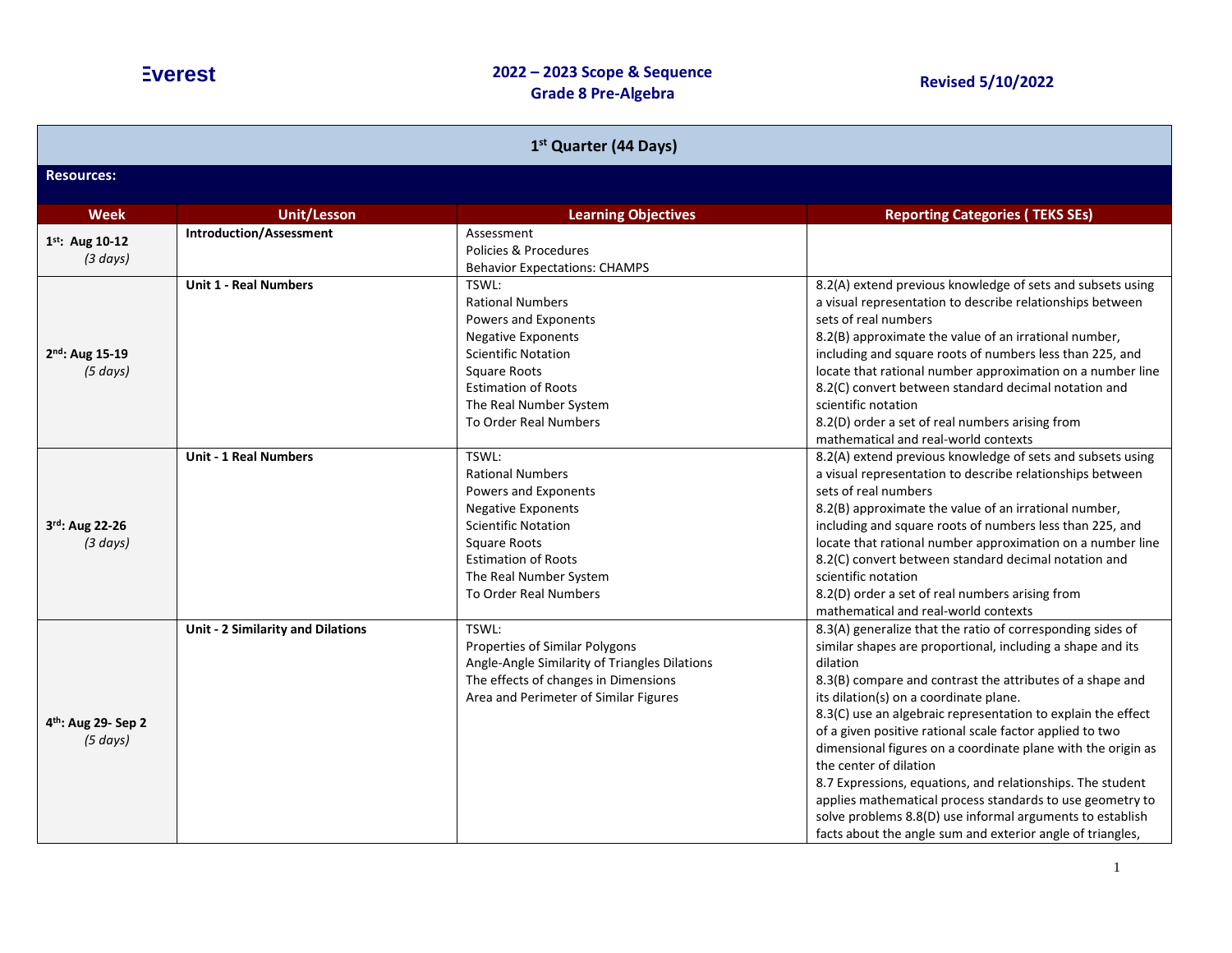| 1 <sup>st</sup> Quarter (44 Days)                                                 |                                          |                                                                                                                                                                           |                                                                                                                                                                                                                                                                                                                                                                                                                                                                                                                                                                                                                                                                                                                                                                                                                                                                                                                                                           |  |
|-----------------------------------------------------------------------------------|------------------------------------------|---------------------------------------------------------------------------------------------------------------------------------------------------------------------------|-----------------------------------------------------------------------------------------------------------------------------------------------------------------------------------------------------------------------------------------------------------------------------------------------------------------------------------------------------------------------------------------------------------------------------------------------------------------------------------------------------------------------------------------------------------------------------------------------------------------------------------------------------------------------------------------------------------------------------------------------------------------------------------------------------------------------------------------------------------------------------------------------------------------------------------------------------------|--|
| <b>Resources:</b>                                                                 |                                          |                                                                                                                                                                           |                                                                                                                                                                                                                                                                                                                                                                                                                                                                                                                                                                                                                                                                                                                                                                                                                                                                                                                                                           |  |
| <b>Week</b>                                                                       | <b>Unit/Lesson</b>                       | <b>Learning Objectives</b>                                                                                                                                                | <b>Reporting Categories (TEKS SEs)</b>                                                                                                                                                                                                                                                                                                                                                                                                                                                                                                                                                                                                                                                                                                                                                                                                                                                                                                                    |  |
|                                                                                   |                                          |                                                                                                                                                                           | the angles created when parallel lines are cut by a<br>transversal, and the angle-angle criterion for similarity of<br>triangles 8.10(D) model the effect on linear and area<br>measurements of dilated two dimensional shapes                                                                                                                                                                                                                                                                                                                                                                                                                                                                                                                                                                                                                                                                                                                            |  |
| 5 <sup>th</sup> : Sept 6-9<br>Labor Day Holiday<br>on Monday 9/5<br>$(4 \, days)$ | Unit - 2 Similarity and Dilations        | TSWL:<br>Properties of Similar Polygons<br>Angle-Angle Similarity of Triangles Dilations<br>The effects of changes in Dimensions<br>Area and Perimeter of Similar Figures | 8.3(A) generalize that the ratio of corresponding sides of<br>similar shapes are proportional, including a shape and its<br>dilation<br>8.3(B) compare and contrast the attributes of a shape and<br>its dilation(s) on a coordinate plane.<br>8.3(C) use an algebraic representation to explain the effect<br>of a given positive rational scale factor applied to two<br>dimensional figures on a coordinate plane with the origin as<br>the center of dilation<br>8.7 Expressions, equations, and relationships. The student<br>applies mathematical process standards to use geometry to<br>solve problems 8.8(D) use informal arguments to establish<br>facts about the angle sum and exterior angle of triangles,<br>the angles created when parallel lines are cut by a<br>transversal, and the angle-angle criterion for similarity of<br>triangles 8.10(D) model the effect on linear and area<br>measurements of dilated two dimensional shapes |  |
| 6th: Sept 12-16<br>(5 days)                                                       | <b>Unit - 2 Similarity and Dilations</b> | TSWL:<br>Properties of Similar Polygons<br>Angle-Angle Similarity of Triangles Dilations<br>The effects of changes in Dimensions<br>Area and Perimeter of Similar Figures | 8.3(A) generalize that the ratio of corresponding sides of<br>similar shapes are proportional, including a shape and its<br>dilation<br>8.3(B) compare and contrast the attributes of a shape and<br>its dilation(s) on a coordinate plane.<br>8.3(C) use an algebraic representation to explain the effect<br>of a given positive rational scale factor applied to two<br>dimensional figures on a coordinate plane with the origin as<br>the center of dilation<br>8.7 Expressions, equations, and relationships. The student<br>applies mathematical process standards to use geometry to<br>solve problems 8.8(D) use informal arguments to establish<br>facts about the angle sum and exterior angle of triangles,<br>the angles created when parallel lines are cut by a<br>transversal, and the angle-angle criterion for similarity of                                                                                                            |  |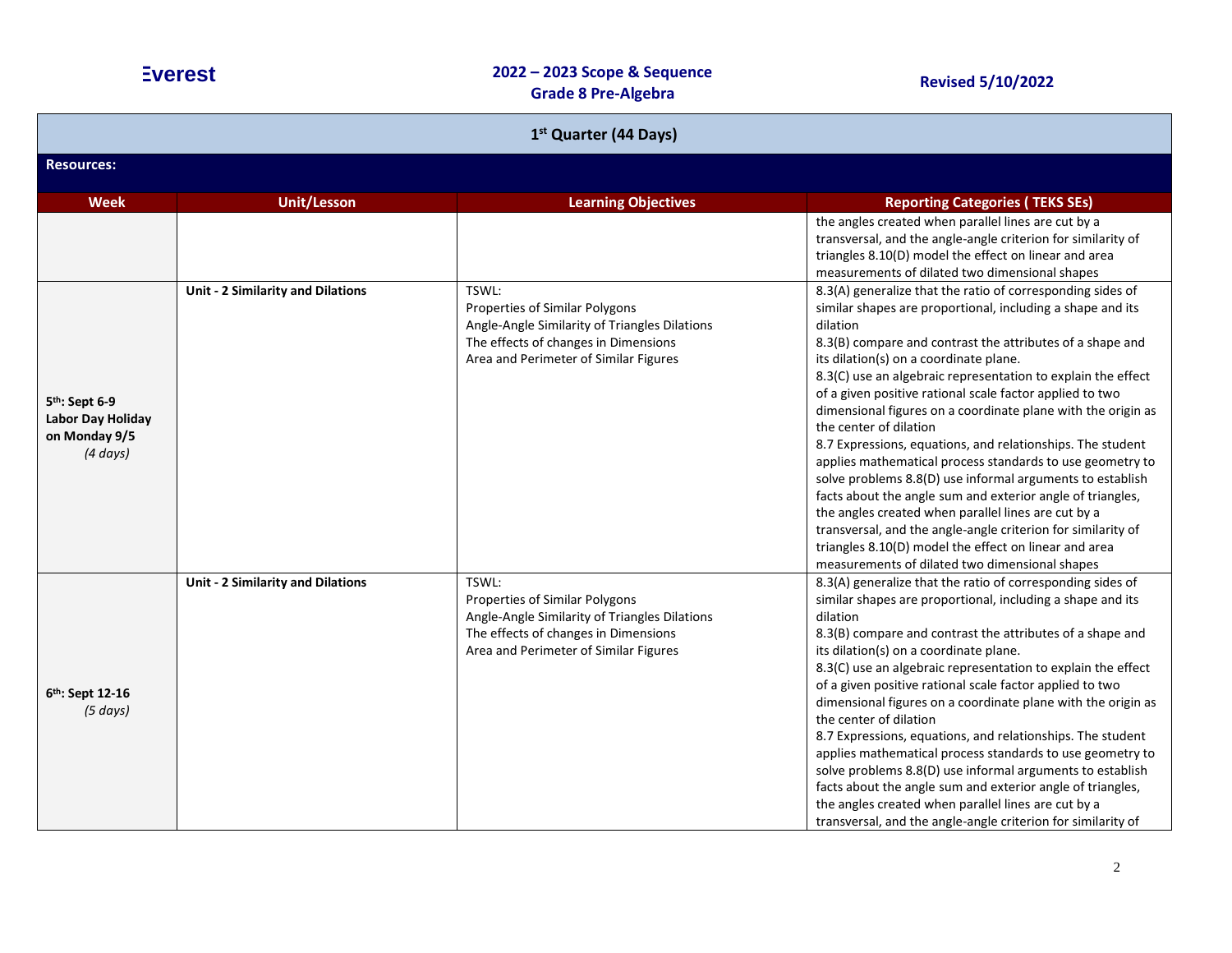| 1 <sup>st</sup> Quarter (44 Days)                      |                                               |                                                                                                                                                                                                        |                                                                                                                                                                                                                                                                                                                                                                                                                                                                                                                                                                                                                                                                                                                                                                                                                                                                                                                                                                                                                                                                                                  |
|--------------------------------------------------------|-----------------------------------------------|--------------------------------------------------------------------------------------------------------------------------------------------------------------------------------------------------------|--------------------------------------------------------------------------------------------------------------------------------------------------------------------------------------------------------------------------------------------------------------------------------------------------------------------------------------------------------------------------------------------------------------------------------------------------------------------------------------------------------------------------------------------------------------------------------------------------------------------------------------------------------------------------------------------------------------------------------------------------------------------------------------------------------------------------------------------------------------------------------------------------------------------------------------------------------------------------------------------------------------------------------------------------------------------------------------------------|
| <b>Resources:</b>                                      |                                               |                                                                                                                                                                                                        |                                                                                                                                                                                                                                                                                                                                                                                                                                                                                                                                                                                                                                                                                                                                                                                                                                                                                                                                                                                                                                                                                                  |
| <b>Week</b>                                            | <b>Unit/Lesson</b>                            | <b>Learning Objectives</b>                                                                                                                                                                             | <b>Reporting Categories (TEKS SEs)</b>                                                                                                                                                                                                                                                                                                                                                                                                                                                                                                                                                                                                                                                                                                                                                                                                                                                                                                                                                                                                                                                           |
|                                                        |                                               |                                                                                                                                                                                                        | triangles 8.10(D) model the effect on linear and area<br>measurements of dilated two dimensional shapes                                                                                                                                                                                                                                                                                                                                                                                                                                                                                                                                                                                                                                                                                                                                                                                                                                                                                                                                                                                          |
| 7th: Sept 19-22<br>PD Day Friday 9/23<br>$(4 \, days)$ | Unit - 3 Proportional Relationships and Slope | TSWL:<br>Constant Rate of Change<br>Slope<br>Slope and Similar Triangles<br><b>Direct Variation</b><br>Equations in y=mx+b Form<br><b>Graphing Lines Using Intercepts</b><br>To Write Linear Equations | 8.4(A) use similar right triangles to develop an<br>understanding that slope, m, given as the rate comparing<br>the change in y-values to the change in x-values, $(y2 - y1)$ /<br>$(x2 - x1)$ , is the same for any two points $(x1, y1)$ and $(x2, y2)$<br>on the same line<br>8.4(B) graph proportional relationships, interpreting the unit<br>rate as the slope of the line that models the relationship<br>8.4(C) use data from a table or graph to determine the rate<br>of change or slope and y-intercept in mathematical and real-<br>world problems<br>8.5(A) represent linear proportional situations with tables,<br>graphs, and equations in the form of $y = kx$<br>8.5(E) solve problems involving direct variation<br>8.5(F) distinguish between proportional and non-<br>proportional situations using tables, graphs, and equations<br>in the form $y = kx$ or $y = mx + b$ , where $b \ne 0$<br>8.8 Expressions, equations, and relationships. The student<br>applies mathematical process standards to use one-variable<br>equations or inequalities in problem situations. |
| 8 <sup>th</sup> : Sept 26-30<br>(5 days)               | Unit - 3 Proportional Relationships and Slope | TSWL:<br>Constant Rate of Change<br>Slope<br>Slope and Similar Triangles<br><b>Direct Variation</b><br>Equations in y=mx+b Form<br><b>Graphing Lines Using Intercepts</b><br>To Write Linear Equations | 8.4(A) use similar right triangles to develop an<br>understanding that slope, m, given as the rate comparing<br>the change in y-values to the change in x-values, $(y2 - y1)$ /<br>$(x2 - x1)$ , is the same for any two points $(x1, y1)$ and $(x2, y2)$<br>on the same line<br>8.4(B) graph proportional relationships, interpreting the unit<br>rate as the slope of the line that models the relationship<br>8.4(C) use data from a table or graph to determine the rate<br>of change or slope and y-intercept in mathematical and real-<br>world problems<br>8.5(A) represent linear proportional situations with tables,<br>graphs, and equations in the form of $y = kx$<br>8.5(E) solve problems involving direct variation<br>8.5(F) distinguish between proportional and non-<br>proportional situations using tables, graphs, and equations<br>in the form $y = kx$ or $y = mx + b$ , where $b \ne 0$                                                                                                                                                                                 |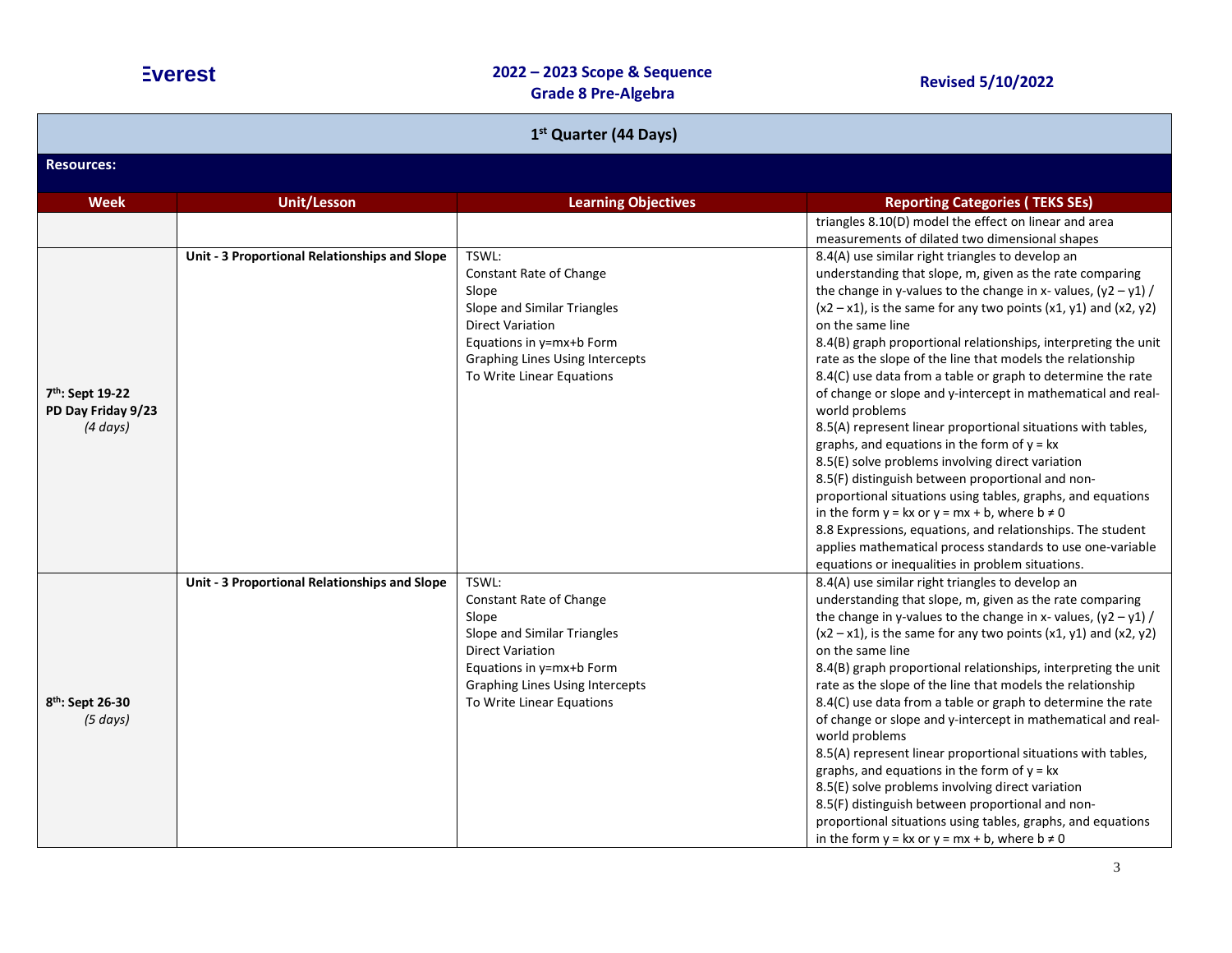| 1 <sup>st</sup> Quarter (44 Days)     |                                               |                                                                                                                                                                                                   |                                                                                                                                                                                                                                                                                                                                                                                                                                                                                                                                                                                                                                                                                                                                                                                                                                                                                                                                                                                                                                                                                                  |  |  |
|---------------------------------------|-----------------------------------------------|---------------------------------------------------------------------------------------------------------------------------------------------------------------------------------------------------|--------------------------------------------------------------------------------------------------------------------------------------------------------------------------------------------------------------------------------------------------------------------------------------------------------------------------------------------------------------------------------------------------------------------------------------------------------------------------------------------------------------------------------------------------------------------------------------------------------------------------------------------------------------------------------------------------------------------------------------------------------------------------------------------------------------------------------------------------------------------------------------------------------------------------------------------------------------------------------------------------------------------------------------------------------------------------------------------------|--|--|
| <b>Resources:</b>                     |                                               |                                                                                                                                                                                                   |                                                                                                                                                                                                                                                                                                                                                                                                                                                                                                                                                                                                                                                                                                                                                                                                                                                                                                                                                                                                                                                                                                  |  |  |
| Week                                  | <b>Unit/Lesson</b>                            | <b>Learning Objectives</b>                                                                                                                                                                        | <b>Reporting Categories (TEKS SEs)</b>                                                                                                                                                                                                                                                                                                                                                                                                                                                                                                                                                                                                                                                                                                                                                                                                                                                                                                                                                                                                                                                           |  |  |
|                                       |                                               | TSWL:                                                                                                                                                                                             | 8.8 Expressions, equations, and relationships. The student<br>applies mathematical process standards to use one-variable<br>equations or inequalities in problem situations.                                                                                                                                                                                                                                                                                                                                                                                                                                                                                                                                                                                                                                                                                                                                                                                                                                                                                                                     |  |  |
| 9 <sup>th</sup> : Oct 3-7<br>(5 days) | Unit - 3 Proportional Relationships and Slope | Constant Rate of Change<br>Slope<br>Slope and Similar Triangles<br><b>Direct Variation</b><br>Equations in y=mx+b Form<br><b>Graphing Lines Using Intercepts</b><br>To Write Linear Equations     | 8.4(A) use similar right triangles to develop an<br>understanding that slope, m, given as the rate comparing<br>the change in y-values to the change in x-values, $(y2 - y1)$ /<br>$(x2 - x1)$ , is the same for any two points $(x1, y1)$ and $(x2, y2)$<br>on the same line<br>8.4(B) graph proportional relationships, interpreting the unit<br>rate as the slope of the line that models the relationship<br>8.4(C) use data from a table or graph to determine the rate<br>of change or slope and y-intercept in mathematical and real-<br>world problems<br>8.5(A) represent linear proportional situations with tables,<br>graphs, and equations in the form of $y = kx$<br>8.5(E) solve problems involving direct variation<br>8.5(F) distinguish between proportional and non-<br>proportional situations using tables, graphs, and equations<br>in the form $y = kx$ or $y = mx + b$ , where $b \ne 0$<br>8.8 Expressions, equations, and relationships. The student<br>applies mathematical process standards to use one-variable<br>equations or inequalities in problem situations. |  |  |
| 10th: Oct 10-14<br>(5 days)           | <b>Unit - 4 Functions</b>                     | TSWL:<br>To Represent Relationships<br><b>Algebraic Relations</b><br><b>Functions</b><br><b>Linear Functions</b><br>Proportional and Nonproportional Functions<br>To Write Equations of Functions | 8.4(B) graph proportional relationships, interpreting the unit<br>rate as the slope of the line that models the relationship<br>8.5(A) represent linear proportional situations with tables,<br>graphs, and equations in the form of $y = kx$<br>8.5(B) represent linear non-proportional situations with<br>tables, graphs, and equations in the form of $y = mx + b$ ,<br>where $b \neq 0$<br>8.5(G) identify functions using sets of ordered pairs, tables,<br>mappings, and graphs<br>8.5(H) identify examples of proportional and non-<br>proportional functions that arise from mathematical and<br>real-world problems<br>8.5(I) write an equation in the form $y = mx + b$ to model a<br>linear relationship between two quantities using verbal,<br>numerical, tabular, and graphical representations                                                                                                                                                                                                                                                                                   |  |  |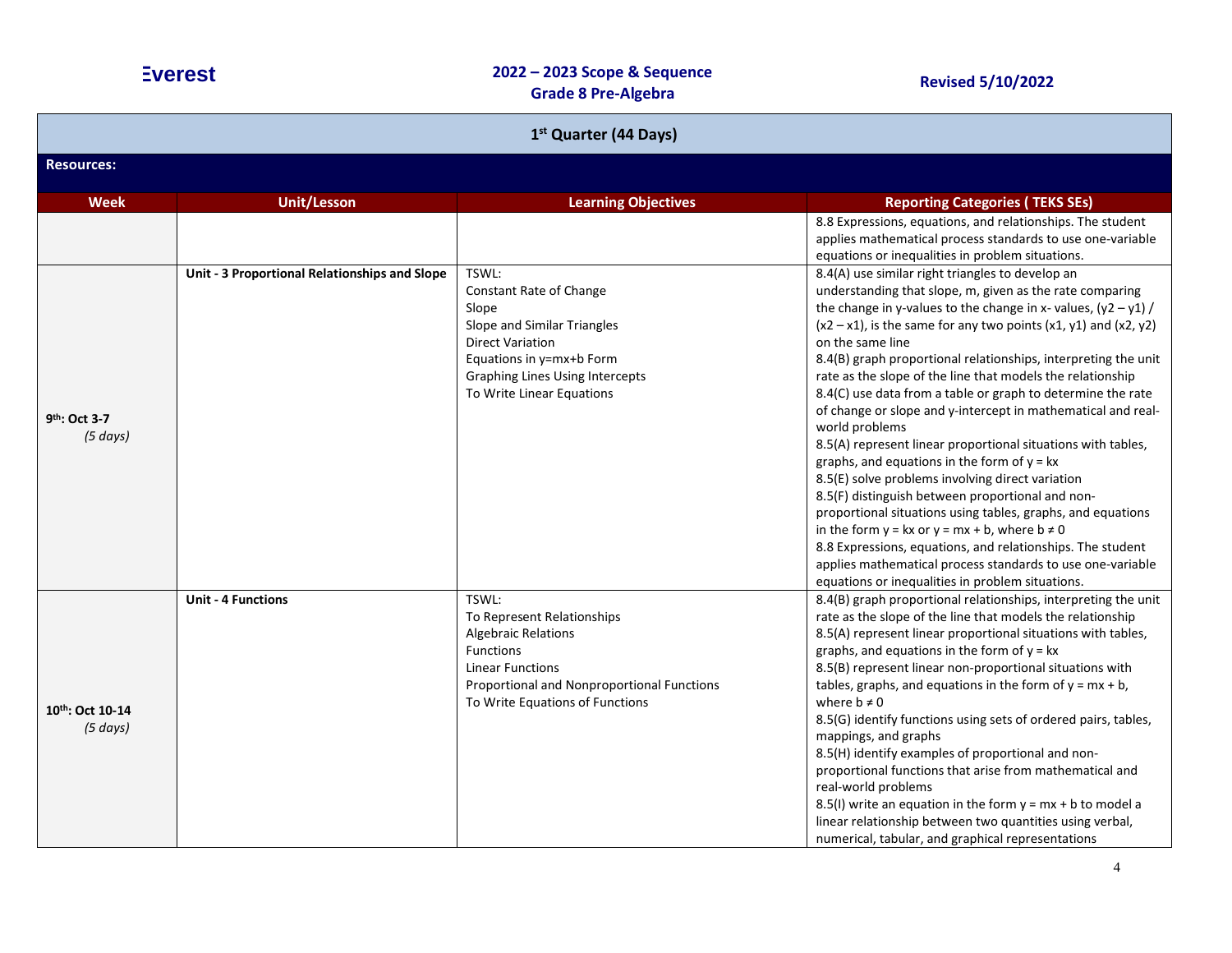| 2nd Quarter (45 Days)                                 |                           |                                                                                                                                                                                                   |                                                                                                                                                                                                                                                                                                                                                                                                                                                                                                                                                                                                                                                                                                                                                                                                                |
|-------------------------------------------------------|---------------------------|---------------------------------------------------------------------------------------------------------------------------------------------------------------------------------------------------|----------------------------------------------------------------------------------------------------------------------------------------------------------------------------------------------------------------------------------------------------------------------------------------------------------------------------------------------------------------------------------------------------------------------------------------------------------------------------------------------------------------------------------------------------------------------------------------------------------------------------------------------------------------------------------------------------------------------------------------------------------------------------------------------------------------|
| <b>Resources:</b>                                     |                           |                                                                                                                                                                                                   |                                                                                                                                                                                                                                                                                                                                                                                                                                                                                                                                                                                                                                                                                                                                                                                                                |
| <b>Week</b>                                           | <b>Unit/Lesson</b>        | <b>Learning Objectives</b>                                                                                                                                                                        | <b>Reporting Categories (TEKS SEs)</b>                                                                                                                                                                                                                                                                                                                                                                                                                                                                                                                                                                                                                                                                                                                                                                         |
| 1st: Oct 17-21<br>(5 days)                            | <b>Unit - 4 Functions</b> | TSWL:<br>To Represent Relationships<br><b>Algebraic Relations</b><br><b>Functions</b><br><b>Linear Functions</b><br>Proportional and Nonproportional Functions<br>To Write Equations of Functions | 8.4(B) graph proportional relationships, interpreting the unit<br>rate as the slope of the line that models the relationship<br>8.5(A) represent linear proportional situations with tables,<br>graphs, and equations in the form of $y = kx$<br>8.5(B) represent linear non-proportional situations with<br>tables, graphs, and equations in the form of $y = mx + b$ ,<br>where $b \neq 0$<br>8.5(G) identify functions using sets of ordered pairs, tables,<br>mappings, and graphs<br>8.5(H) identify examples of proportional and non-<br>proportional functions that arise from mathematical and<br>real-world problems<br>8.5(I) write an equation in the form $y = mx + b$ to model a<br>linear relationship between two quantities using verbal,<br>numerical, tabular, and graphical representations |
| 2nd: Oct 24-28<br>(5 days)                            | <b>Unit - 4 Functions</b> | TSWL:<br>To Represent Relationships<br><b>Algebraic Relations</b><br><b>Functions</b><br><b>Linear Functions</b><br>Proportional and Nonproportional Functions<br>To Write Equations of Functions | 8.4(B) graph proportional relationships, interpreting the unit<br>rate as the slope of the line that models the relationship<br>8.5(A) represent linear proportional situations with tables,<br>graphs, and equations in the form of $y = kx$<br>8.5(B) represent linear non-proportional situations with<br>tables, graphs, and equations in the form of $y = mx + b$ ,<br>where $b \neq 0$<br>8.5(G) identify functions using sets of ordered pairs, tables,<br>mappings, and graphs<br>8.5(H) identify examples of proportional and non-<br>proportional functions that arise from mathematical and<br>real-world problems<br>8.5(I) write an equation in the form $y = mx + b$ to model a<br>linear relationship between two quantities using verbal,<br>numerical, tabular, and graphical representations |
| $3rd$ : Nov 1-4<br>PT Conf Mon 10/31<br>$(4 \, days)$ | <b>Unit - 4 Functions</b> | TSWL:<br>To Represent Relationships<br><b>Algebraic Relations</b><br><b>Functions</b><br><b>Linear Functions</b><br>Proportional and Nonproportional Functions<br>To Write Equations of Functions | 8.4(B) graph proportional relationships, interpreting the unit<br>rate as the slope of the line that models the relationship<br>8.5(A) represent linear proportional situations with tables,<br>graphs, and equations in the form of $y = kx$<br>8.5(B) represent linear non-proportional situations with<br>tables, graphs, and equations in the form of $y = mx + b$ ,<br>where $b \neq 0$                                                                                                                                                                                                                                                                                                                                                                                                                   |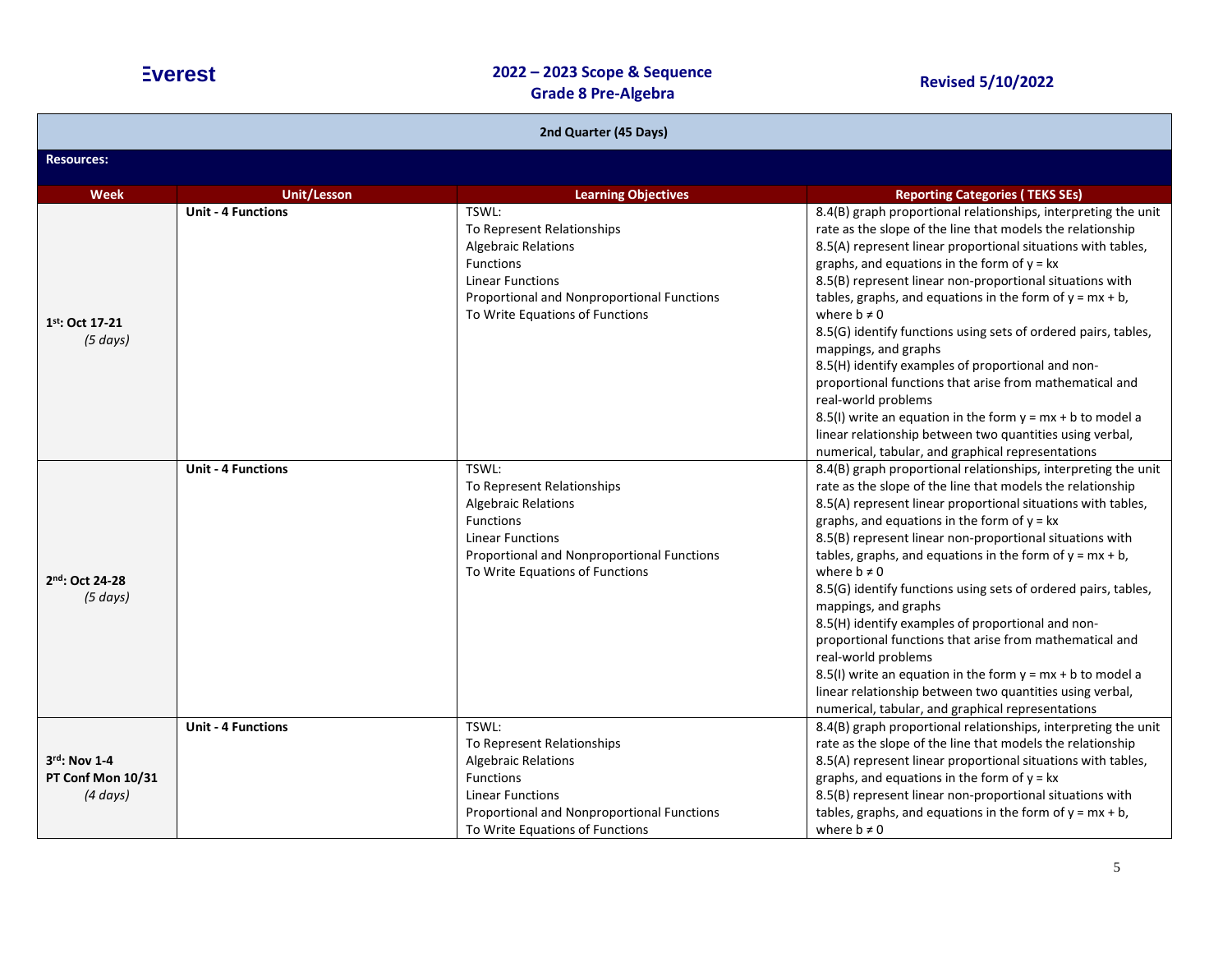| 2nd Quarter (45 Days)                  |                                                          |                                                                                                                                                                          |                                                                                                                                                                                                                                                                                                                                                                                                                                                                                                           |  |  |
|----------------------------------------|----------------------------------------------------------|--------------------------------------------------------------------------------------------------------------------------------------------------------------------------|-----------------------------------------------------------------------------------------------------------------------------------------------------------------------------------------------------------------------------------------------------------------------------------------------------------------------------------------------------------------------------------------------------------------------------------------------------------------------------------------------------------|--|--|
| <b>Resources:</b>                      |                                                          |                                                                                                                                                                          |                                                                                                                                                                                                                                                                                                                                                                                                                                                                                                           |  |  |
| <b>Week</b>                            | <b>Unit/Lesson</b>                                       | <b>Learning Objectives</b>                                                                                                                                               | <b>Reporting Categories (TEKS SEs)</b>                                                                                                                                                                                                                                                                                                                                                                                                                                                                    |  |  |
|                                        |                                                          |                                                                                                                                                                          | 8.5(G) identify functions using sets of ordered pairs, tables,<br>mappings, and graphs<br>8.5(H) identify examples of proportional and non-<br>proportional functions that arise from mathematical and<br>real-world problems<br>8.5(I) write an equation in the form $y = mx + b$ to model a<br>linear relationship between two quantities using verbal,<br>numerical, tabular, and graphical representations                                                                                            |  |  |
| 4 <sup>th</sup> : Nov 5-9<br>(5 days)  | Unit - 5 Triangles and the Pythagorean<br><b>Theorem</b> | TSWL:<br>Parallel Lines & Angle Relationships<br>Angle Sum Theorem<br><b>Exterior Angles of Triangles</b><br>The Pythagorean Theorem<br>Distance on the Coordinate Plane | 8.6(C) use models and diagrams to explain the Pythagorean<br>theorem<br>8.7(C) use the Pythagorean theorem and its converse to<br>solve problems<br>8.7(D) determine the distance between two points on a<br>coordinate plane using the Pythagorean theorem<br>8.8(D) use informal arguments to establish facts about the<br>angle sum and exterior angle of triangles, the angles created<br>when parallel lines are cut by a transversal, and the angle-<br>angle criterion for similarity of triangles |  |  |
| 5 <sup>th</sup> : Nov 7-11<br>(5 days) | Unit - 5 Triangles and the Pythagorean<br><b>Theorem</b> | TSWL:<br>Parallel Lines & Angle Relationships<br>Angle Sum Theorem<br><b>Exterior Angles of Triangles</b><br>The Pythagorean Theorem<br>Distance on the Coordinate Plane | 8.6(C) use models and diagrams to explain the Pythagorean<br>theorem<br>8.7(C) use the Pythagorean theorem and its converse to<br>solve problems<br>8.7(D) determine the distance between two points on a<br>coordinate plane using the Pythagorean theorem<br>8.8(D) use informal arguments to establish facts about the<br>angle sum and exterior angle of triangles, the angles created<br>when parallel lines are cut by a transversal, and the angle-<br>angle criterion for similarity of triangles |  |  |
| 6th: Nov 14-18<br>$(2 \text{ days})$   | Unit - 5 Triangles and the Pythagorean<br><b>Theorem</b> | TSWL:<br>Parallel Lines & Angle Relationships<br>Angle Sum Theorem<br><b>Exterior Angles of Triangles</b><br>The Pythagorean Theorem<br>Distance on the Coordinate Plane | 8.6(C) use models and diagrams to explain the Pythagorean<br>theorem<br>8.7(C) use the Pythagorean theorem and its converse to<br>solve problems<br>8.7(D) determine the distance between two points on a<br>coordinate plane using the Pythagorean theorem<br>8.8(D) use informal arguments to establish facts about the<br>angle sum and exterior angle of triangles, the angles created<br>when parallel lines are cut by a transversal, and the angle-<br>angle criterion for similarity of triangles |  |  |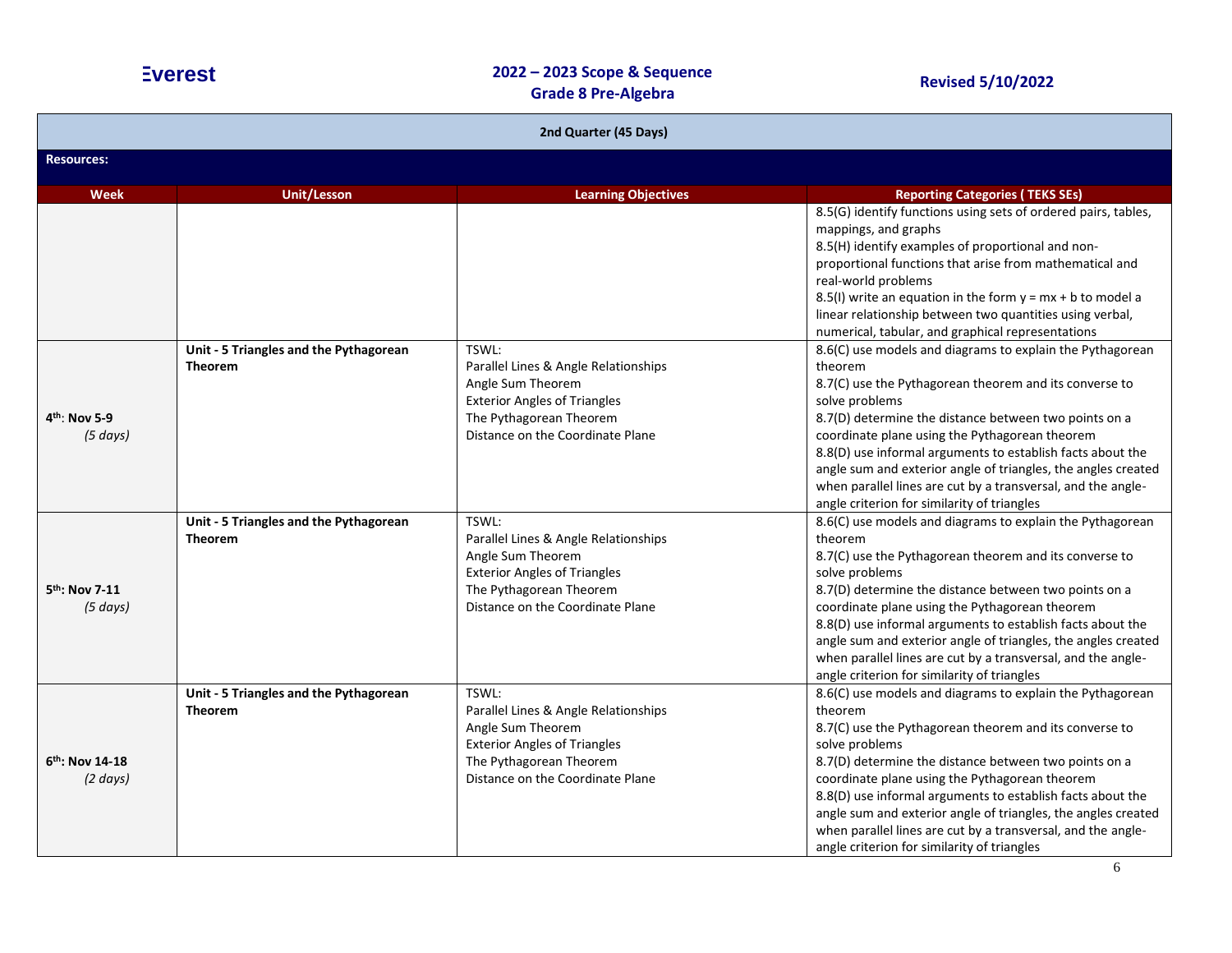| 2nd Quarter (45 Days)                                  |                                     |                                                                                                                                                                                                  |                                                                                                                                                                                                                                                                                                                                                                                                                                                                                                                                                                                                                                                                                                                                                                                                             |  |
|--------------------------------------------------------|-------------------------------------|--------------------------------------------------------------------------------------------------------------------------------------------------------------------------------------------------|-------------------------------------------------------------------------------------------------------------------------------------------------------------------------------------------------------------------------------------------------------------------------------------------------------------------------------------------------------------------------------------------------------------------------------------------------------------------------------------------------------------------------------------------------------------------------------------------------------------------------------------------------------------------------------------------------------------------------------------------------------------------------------------------------------------|--|
| <b>Resources:</b>                                      |                                     |                                                                                                                                                                                                  |                                                                                                                                                                                                                                                                                                                                                                                                                                                                                                                                                                                                                                                                                                                                                                                                             |  |
| <b>Week</b>                                            | <b>Unit/Lesson</b>                  | <b>Learning Objectives</b>                                                                                                                                                                       | <b>Reporting Categories (TEKS SEs)</b>                                                                                                                                                                                                                                                                                                                                                                                                                                                                                                                                                                                                                                                                                                                                                                      |  |
| 7th: Nov 21-25<br><b>Thanksgiving</b><br>$(0 \, days)$ | <b>Thanksgiving Holiday</b>         |                                                                                                                                                                                                  |                                                                                                                                                                                                                                                                                                                                                                                                                                                                                                                                                                                                                                                                                                                                                                                                             |  |
| 8 <sup>th</sup> : Nov 28-Dec 2<br>(5 days)             | Unit - 6 Equations and Inequalities | TSWL:<br>To Solve Two Step Equations<br>To Write Two Step Equations<br>To Solve Multi-Step Equations<br>To Solve Inequalities<br>To Write Inequalities<br>To Solve Simultaneous Linear Equations | 8.8(A) write one-variable equations or inequalities with<br>variables on both sides that represent problems using<br>rational number coefficients and constants<br>8.8(B) write a corresponding real-world problem when given<br>a one-variable equation or inequality with variables on both<br>sides of the equal sign using rational number coefficients<br>and constants<br>8.8(C) model and solve one-variable equations with<br>variables on both sides of the equal sign that represent<br>mathematical and real-world problems using rational<br>number coefficients and constants<br>8.9 Expressions, equations, and relationships. The student<br>applies mathematical process standards to use multiple<br>representations to develop foundational concepts of<br>simultaneous linear equations. |  |
| 9 <sup>th</sup> : Dec 5-9<br>(5 days)                  | Unit - 6 Equations and Inequalities | TSWL:<br>To Solve Two Step Equations<br>To Write Two Step Equations<br>To Solve Multi-Step Equations<br>To Solve Inequalities<br>To Write Inequalities<br>To Solve Simultaneous Linear Equations | 8.8(A) write one-variable equations or inequalities with<br>variables on both sides that represent problems using<br>rational number coefficients and constants<br>8.8(B) write a corresponding real-world problem when given<br>a one-variable equation or inequality with variables on both<br>sides of the equal sign using rational number coefficients<br>and constants<br>8.8(C) model and solve one-variable equations with<br>variables on both sides of the equal sign that represent<br>mathematical and real-world problems using rational<br>number coefficients and constants<br>8.9 Expressions, equations, and relationships. The student<br>applies mathematical process standards to use multiple<br>representations to develop foundational concepts of<br>simultaneous linear equations. |  |
| $10^{th}$ : Dec 12-16<br>(5 days)                      | Unit - 6 Equations and Inequalities | TSWL:<br>To Solve Two Step Equations<br>To Write Two Step Equations<br>To Solve Multi-Step Equations<br>To Solve Inequalities                                                                    | 8.8(A) write one-variable equations or inequalities with<br>variables on both sides that represent problems using<br>rational number coefficients and constants<br>8.8(B) write a corresponding real-world problem when given<br>a one-variable equation or inequality with variables on both                                                                                                                                                                                                                                                                                                                                                                                                                                                                                                               |  |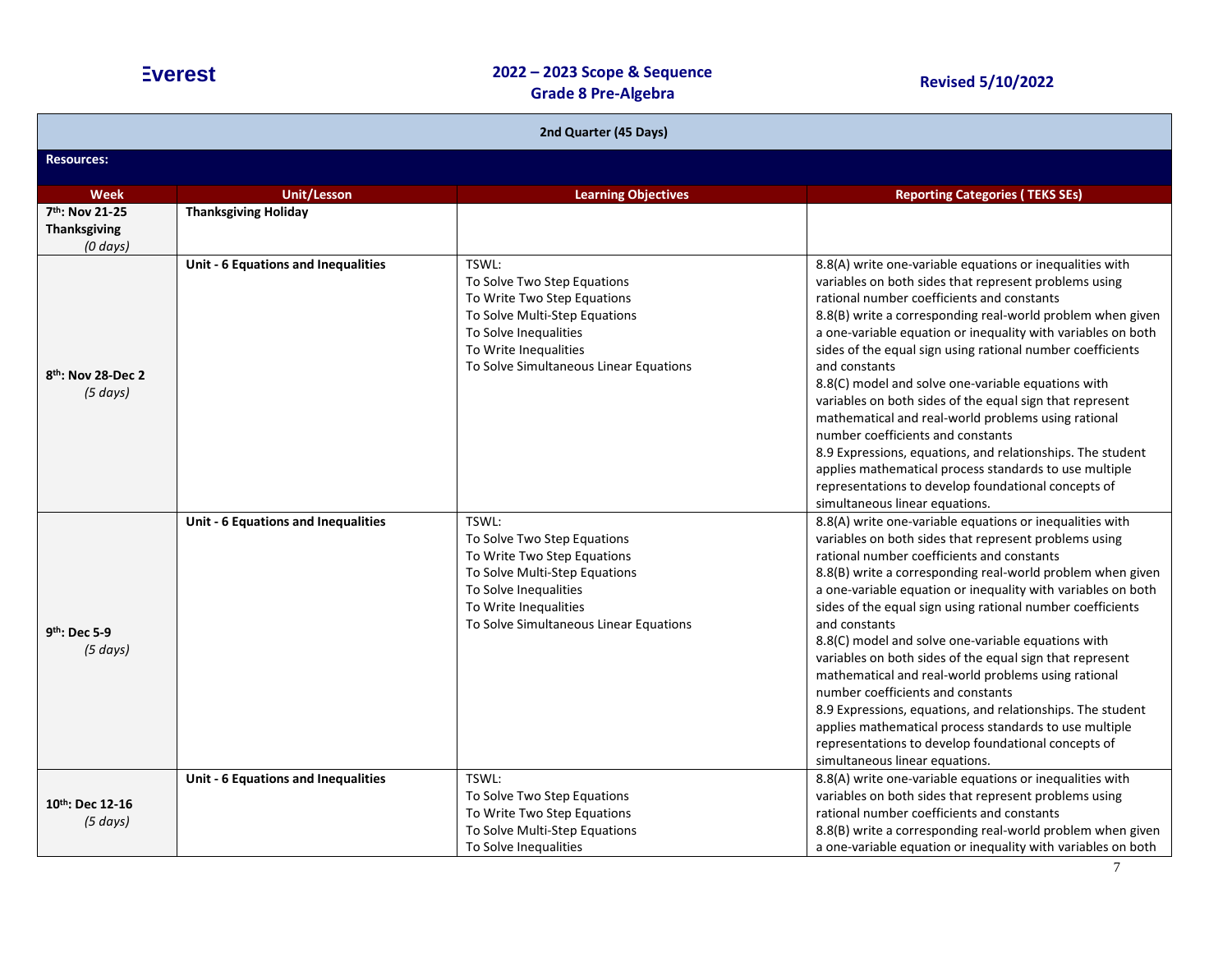| 2nd Quarter (45 Days) |             |                                                                 |                                                                                                                                                                                                                                                                                                                                                                                                                                                                                                            |  |
|-----------------------|-------------|-----------------------------------------------------------------|------------------------------------------------------------------------------------------------------------------------------------------------------------------------------------------------------------------------------------------------------------------------------------------------------------------------------------------------------------------------------------------------------------------------------------------------------------------------------------------------------------|--|
| Resources:            |             |                                                                 |                                                                                                                                                                                                                                                                                                                                                                                                                                                                                                            |  |
| <b>Week</b>           | Unit/Lesson | <b>Learning Objectives</b>                                      | <b>Reporting Categories (TEKS SEs)</b>                                                                                                                                                                                                                                                                                                                                                                                                                                                                     |  |
|                       |             | To Write Inequalities<br>To Solve Simultaneous Linear Equations | sides of the equal sign using rational number coefficients<br>and constants<br>8.8(C) model and solve one-variable equations with<br>variables on both sides of the equal sign that represent<br>mathematical and real-world problems using rational<br>number coefficients and constants<br>8.9 Expressions, equations, and relationships. The student<br>applies mathematical process standards to use multiple<br>representations to develop foundational concepts of<br>simultaneous linear equations. |  |

| 3rd Quarter (42 Days)                                    |                                      |                                                                                                                                                                           |                                                                                                                                                                                                                                                                                                                                                                                                                                                                                                                                                                                                       |
|----------------------------------------------------------|--------------------------------------|---------------------------------------------------------------------------------------------------------------------------------------------------------------------------|-------------------------------------------------------------------------------------------------------------------------------------------------------------------------------------------------------------------------------------------------------------------------------------------------------------------------------------------------------------------------------------------------------------------------------------------------------------------------------------------------------------------------------------------------------------------------------------------------------|
| <b>Resources:</b>                                        |                                      |                                                                                                                                                                           |                                                                                                                                                                                                                                                                                                                                                                                                                                                                                                                                                                                                       |
| <b>Week</b>                                              | Unit/Lesson                          | <b>Learning Objectives</b>                                                                                                                                                | <b>Reporting Categories (TEKS SEs)</b>                                                                                                                                                                                                                                                                                                                                                                                                                                                                                                                                                                |
| $1st$ : Jan 4-6<br>Tues 1/3 PD Day<br>$(3 \text{ days})$ | Unit - 7 Connect Algebra to Geometry | TSWL:<br>Volume of Cylinders<br><b>Volume of Cones</b><br><b>Volume of Spheres</b><br>Surface Area of Prisms<br>Surface Area of Cylinders<br><b>Changes in Dimensions</b> | 8.7(A) solve problems involving the volume of cylinders,<br>cones, and spheres<br>8.7(B) use previous knowledge of surface area to make<br>connections to the formulas for lateral and total surface<br>area and determine solutions for problems involving<br>rectangular prisms, triangular prisms, and cylinders 8.6(A)<br>describe the volume formula $V = Bh$ of a cylinder in terms of<br>its base area and its height<br>8.6(B) model the relationship between the volume of a<br>cylinder and a cone having both congruent bases and<br>heights and connect that relationship to the formulas |
| $2nd$ : Jan 9-13<br>$(5 \, days)$                        | Unit - 7 Connect Algebra to Geometry | TSWL:<br>Volume of Cylinders<br><b>Volume of Cones</b><br>Volume of Spheres<br>Surface Area of Prisms<br>Surface Area of Cylinders<br><b>Changes in Dimensions</b>        | 8.7(A) solve problems involving the volume of cylinders,<br>cones, and spheres<br>8.7(B) use previous knowledge of surface area to make<br>connections to the formulas for lateral and total surface<br>area and determine solutions for problems involving<br>rectangular prisms, triangular prisms, and cylinders 8.6(A)<br>describe the volume formula $V = Bh$ of a cylinder in terms of<br>its base area and its height                                                                                                                                                                          |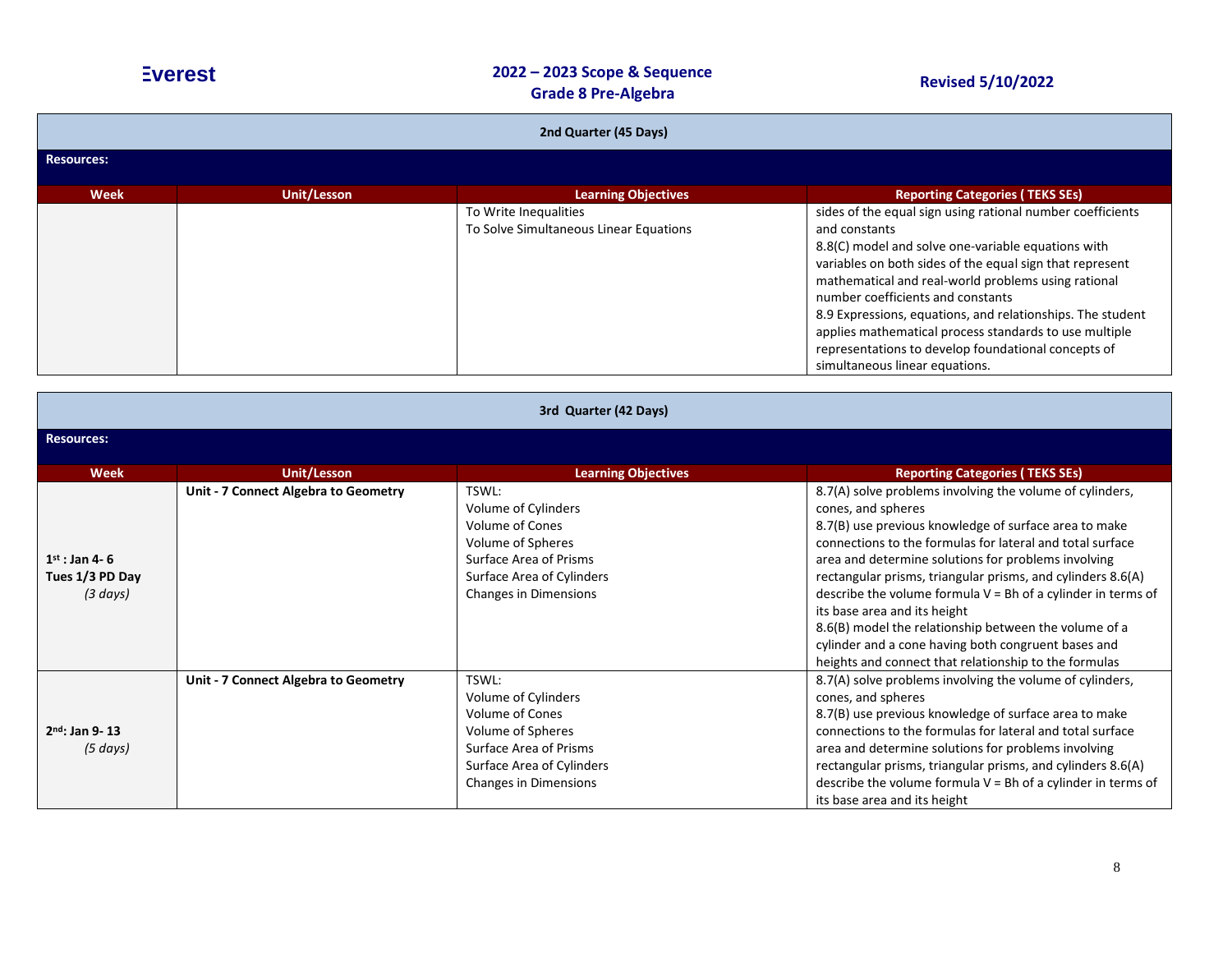| 3rd Quarter (42 Days)                                                   |                                                |                                                                                                                                                                           |                                                                                                                                                                                                                                                                                                                                                                                                                                                                                                                                                                                                     |  |
|-------------------------------------------------------------------------|------------------------------------------------|---------------------------------------------------------------------------------------------------------------------------------------------------------------------------|-----------------------------------------------------------------------------------------------------------------------------------------------------------------------------------------------------------------------------------------------------------------------------------------------------------------------------------------------------------------------------------------------------------------------------------------------------------------------------------------------------------------------------------------------------------------------------------------------------|--|
| <b>Resources:</b>                                                       |                                                |                                                                                                                                                                           |                                                                                                                                                                                                                                                                                                                                                                                                                                                                                                                                                                                                     |  |
| <b>Week</b>                                                             | <b>Unit/Lesson</b>                             | <b>Learning Objectives</b>                                                                                                                                                | <b>Reporting Categories (TEKS SEs)</b>                                                                                                                                                                                                                                                                                                                                                                                                                                                                                                                                                              |  |
|                                                                         |                                                |                                                                                                                                                                           | 8.6(B) model the relationship between the volume of a<br>cylinder and a cone having both congruent bases and<br>heights and connect that relationship to the formulas                                                                                                                                                                                                                                                                                                                                                                                                                               |  |
| $3^{rd}$ : Jan 16-20<br><b>Mon 1/16 MLK</b><br>Holiday<br>$(4 \, days)$ | Unit - 7 Connect Algebra to Geometry           | TSWL:<br>Volume of Cylinders<br><b>Volume of Cones</b><br>Volume of Spheres<br><b>Surface Area of Prisms</b><br>Surface Area of Cylinders<br><b>Changes in Dimensions</b> | 8.7(A) solve problems involving the volume of cylinders,<br>cones, and spheres<br>8.7(B) use previous knowledge of surface area to make<br>connections to the formulas for lateral and total surface<br>area and determine solutions for problems involving<br>rectangular prisms, triangular prisms, and cylinders 8.6(A)<br>describe the volume formula V = Bh of a cylinder in terms of<br>its base area and its height<br>8.6(B) model the relationship between the volume of a<br>cylinder and a cone having both congruent bases and<br>heights and connect that relationship to the formulas |  |
| $4th$ : Jan 23-27<br>$(5 \, days)$                                      | Unit - 7 Connect Algebra to Geometry           | TSWL:<br>Volume of Cylinders<br><b>Volume of Cones</b><br>Volume of Spheres<br><b>Surface Area of Prisms</b><br>Surface Area of Cylinders<br><b>Changes in Dimensions</b> | 8.7(A) solve problems involving the volume of cylinders,<br>cones, and spheres<br>8.7(B) use previous knowledge of surface area to make<br>connections to the formulas for lateral and total surface<br>area and determine solutions for problems involving<br>rectangular prisms, triangular prisms, and cylinders 8.6(A)<br>describe the volume formula V = Bh of a cylinder in terms of<br>its base area and its height<br>8.6(B) model the relationship between the volume of a<br>cylinder and a cone having both congruent bases and<br>heights and connect that relationship to the formulas |  |
| 5 <sup>th</sup> : Jan 30 - Feb 3<br>(5 days)                            | <b>Unit - 8 Transformations and Congruence</b> | TSWL:<br>Translation<br>Reflection<br>Rotation<br>Congruence<br>Congruence and Transformations                                                                            | 8.10(A) generalize the properties of orientation and<br>congruence of rotations, reflections, translations, and<br>dilations of two dimensional shapes on a coordinate plane<br>8.10(B) differentiate between transformations that preserve<br>congruence and those that do not 8.10(C) explain the effect<br>of translations, reflections over the x or y axis, and rotations<br>limited to 90°, 180°, 270°, and 360° as applied to two<br>dimensional shapes on a coordinate plane using an algebraic<br>representation                                                                           |  |
| 6 <sup>th</sup> : Feb 6-10<br>(5 days)                                  | <b>Unit - 8 Transformations and Congruence</b> | TSWL:<br>Translation<br>Reflection<br>Rotation                                                                                                                            | 8.10(A) generalize the properties of orientation and<br>congruence of rotations, reflections, translations, and<br>dilations of two dimensional shapes on a coordinate plane<br>8.10(B) differentiate between transformations that preserve                                                                                                                                                                                                                                                                                                                                                         |  |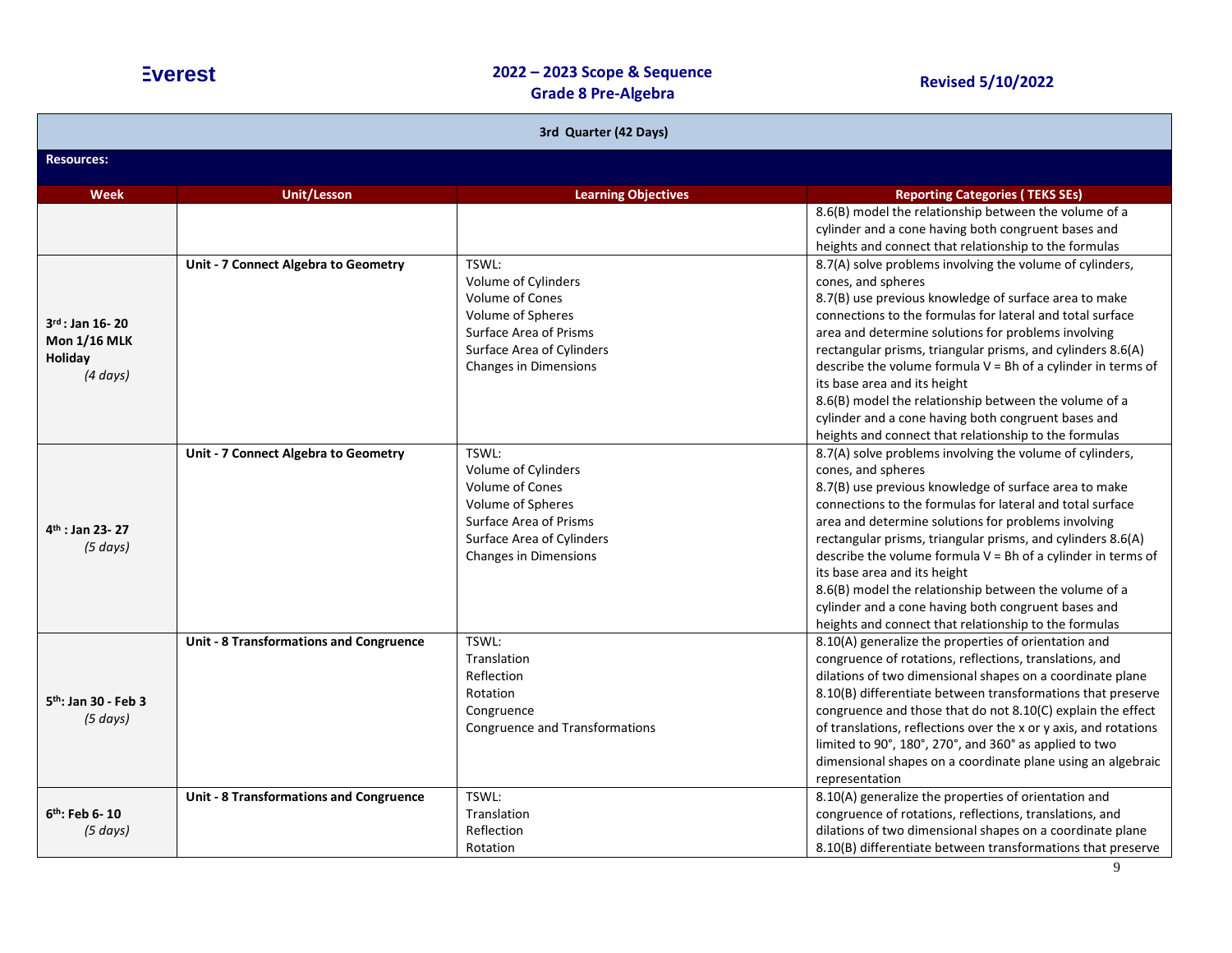| 3rd Quarter (42 Days)                                                |                                         |                                                                                                                                                                                             |                                                                                                                                                                                                                                                                                                                                                                                                                                                                                                                                                                                                                                                                                                                                                                                                                                                                                                                            |
|----------------------------------------------------------------------|-----------------------------------------|---------------------------------------------------------------------------------------------------------------------------------------------------------------------------------------------|----------------------------------------------------------------------------------------------------------------------------------------------------------------------------------------------------------------------------------------------------------------------------------------------------------------------------------------------------------------------------------------------------------------------------------------------------------------------------------------------------------------------------------------------------------------------------------------------------------------------------------------------------------------------------------------------------------------------------------------------------------------------------------------------------------------------------------------------------------------------------------------------------------------------------|
| <b>Resources:</b>                                                    |                                         |                                                                                                                                                                                             |                                                                                                                                                                                                                                                                                                                                                                                                                                                                                                                                                                                                                                                                                                                                                                                                                                                                                                                            |
| <b>Week</b>                                                          | <b>Unit/Lesson</b>                      | <b>Learning Objectives</b>                                                                                                                                                                  | <b>Reporting Categories (TEKS SEs)</b>                                                                                                                                                                                                                                                                                                                                                                                                                                                                                                                                                                                                                                                                                                                                                                                                                                                                                     |
|                                                                      |                                         | Congruence<br>Congruence and Transformations                                                                                                                                                | congruence and those that do not 8.10(C) explain the effect<br>of translations, reflections over the x or y axis, and rotations<br>limited to 90°, 180°, 270°, and 360° as applied to two<br>dimensional shapes on a coordinate plane using an algebraic<br>representation                                                                                                                                                                                                                                                                                                                                                                                                                                                                                                                                                                                                                                                 |
| 7 <sup>th</sup> : Feb 13-17<br>$(4 \, days)$                         | Unit - 8 Transformations and Congruence | TSWL:<br>Translation<br>Reflection<br>Rotation<br>Congruence<br><b>Congruence and Transformations</b>                                                                                       | 8.10(A) generalize the properties of orientation and<br>congruence of rotations, reflections, translations, and<br>dilations of two dimensional shapes on a coordinate plane<br>8.10(B) differentiate between transformations that preserve<br>congruence and those that do not 8.10(C) explain the effect<br>of translations, reflections over the x or y axis, and rotations<br>limited to 90°, 180°, 270°, and 360° as applied to two<br>dimensional shapes on a coordinate plane using an algebraic<br>representation                                                                                                                                                                                                                                                                                                                                                                                                  |
| $8th$ : Feb 20-24<br>Mon 2/20 District<br><b>PD</b><br>$(4 \, days)$ | Unit - 9 Scatterplots and Data Analysis | TSWL:<br><b>Scatterplots and Associations</b><br>Trend Lines to Make Predictions Descriptive Statistics<br><b>Mean Absolute Deviation</b><br>To Analyze Data Distribution<br>Random Samples | 8.5(C) contrast bivariate sets of data that suggest a linear<br>relationship with bivariate sets of data that do not suggest a<br>linear relationship from a graphical representation 8.5(D)<br>use a trend line that approximates the linear relationship<br>between bivariate sets of data to make predictions<br>8.11(A) construct a scatterplot and describe the observed<br>data to address questions of association such as linear,<br>nonlinear, and no association between bivariate data<br>8.11(B) determine the mean absolute deviation and use this<br>quantity as a measure of the average distance data are from<br>the mean using a data set of no more than 10 data points<br>8.11(C) simulate generating random samples of the same<br>size from a population with known characteristics to<br>develop the notion of a random sample being<br>representative of the population from which it was selected |
| $9th$ : Feb 27 - Mar3<br>(5 days)                                    | Unit - 9 Scatterplots and Data Analysis | TSWL:<br><b>Scatterplots and Associations</b><br>Trend Lines to Make Predictions Descriptive Statistics<br><b>Mean Absolute Deviation</b><br>To Analyze Data Distribution<br>Random Samples | 8.5(C) contrast bivariate sets of data that suggest a linear<br>relationship with bivariate sets of data that do not suggest a<br>linear relationship from a graphical representation 8.5(D)<br>use a trend line that approximates the linear relationship<br>between bivariate sets of data to make predictions<br>8.11(A) construct a scatterplot and describe the observed<br>data to address questions of association such as linear,<br>nonlinear, and no association between bivariate data                                                                                                                                                                                                                                                                                                                                                                                                                          |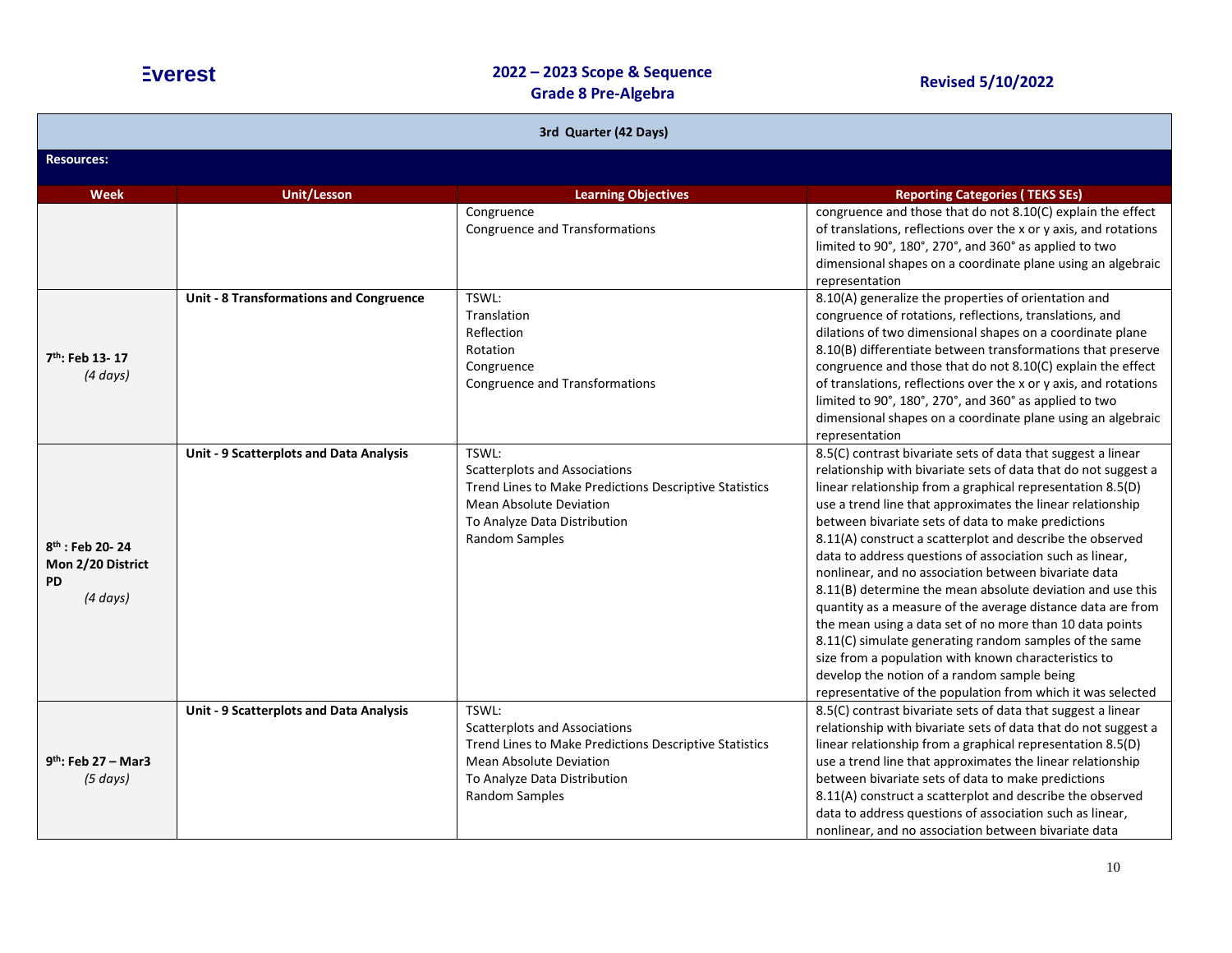| 3rd Quarter (42 Days)                   |                                         |                                                                                                                                                                                                    |                                                                                                                                                                                                                                                                                                                                                                                                                                                                                                                                                                                                                                                                                                                                                                                                                                                                                                                            |
|-----------------------------------------|-----------------------------------------|----------------------------------------------------------------------------------------------------------------------------------------------------------------------------------------------------|----------------------------------------------------------------------------------------------------------------------------------------------------------------------------------------------------------------------------------------------------------------------------------------------------------------------------------------------------------------------------------------------------------------------------------------------------------------------------------------------------------------------------------------------------------------------------------------------------------------------------------------------------------------------------------------------------------------------------------------------------------------------------------------------------------------------------------------------------------------------------------------------------------------------------|
| <b>Resources:</b>                       |                                         |                                                                                                                                                                                                    |                                                                                                                                                                                                                                                                                                                                                                                                                                                                                                                                                                                                                                                                                                                                                                                                                                                                                                                            |
| <b>Week</b>                             | <b>Unit/Lesson</b>                      | <b>Learning Objectives</b>                                                                                                                                                                         | <b>Reporting Categories (TEKS SEs)</b>                                                                                                                                                                                                                                                                                                                                                                                                                                                                                                                                                                                                                                                                                                                                                                                                                                                                                     |
|                                         |                                         |                                                                                                                                                                                                    | 8.11(B) determine the mean absolute deviation and use this<br>quantity as a measure of the average distance data are from<br>the mean using a data set of no more than 10 data points<br>8.11(C) simulate generating random samples of the same                                                                                                                                                                                                                                                                                                                                                                                                                                                                                                                                                                                                                                                                            |
|                                         |                                         |                                                                                                                                                                                                    | size from a population with known characteristics to<br>develop the notion of a random sample being<br>representative of the population from which it was selected                                                                                                                                                                                                                                                                                                                                                                                                                                                                                                                                                                                                                                                                                                                                                         |
| $10^{th:}1^{st}$ : Mar 6-10<br>(5 days) | Unit - 9 Scatterplots and Data Analysis | TSWL:<br><b>Scatterplots and Associations</b><br><b>Trend Lines to Make Predictions Descriptive Statistics</b><br>Mean Absolute Deviation<br>To Analyze Data Distribution<br><b>Random Samples</b> | 8.5(C) contrast bivariate sets of data that suggest a linear<br>relationship with bivariate sets of data that do not suggest a<br>linear relationship from a graphical representation 8.5(D)<br>use a trend line that approximates the linear relationship<br>between bivariate sets of data to make predictions<br>8.11(A) construct a scatterplot and describe the observed<br>data to address questions of association such as linear,<br>nonlinear, and no association between bivariate data<br>8.11(B) determine the mean absolute deviation and use this<br>quantity as a measure of the average distance data are from<br>the mean using a data set of no more than 10 data points<br>8.11(C) simulate generating random samples of the same<br>size from a population with known characteristics to<br>develop the notion of a random sample being<br>representative of the population from which it was selected |

| 4th Quarter (49 Days)                                            |                              |                                                                                                                                                 |                                                                                                                                                                                                                                                                                                                                                                                                                                     |  |  |  |
|------------------------------------------------------------------|------------------------------|-------------------------------------------------------------------------------------------------------------------------------------------------|-------------------------------------------------------------------------------------------------------------------------------------------------------------------------------------------------------------------------------------------------------------------------------------------------------------------------------------------------------------------------------------------------------------------------------------|--|--|--|
| <b>Resources:</b>                                                |                              |                                                                                                                                                 |                                                                                                                                                                                                                                                                                                                                                                                                                                     |  |  |  |
| <b>Week</b>                                                      | Unit/Lesson                  | <b>Learning Objectives</b>                                                                                                                      | <b>Reporting Categories (TEKS SEs)</b>                                                                                                                                                                                                                                                                                                                                                                                              |  |  |  |
|                                                                  | <b>Spring Break</b>          |                                                                                                                                                 |                                                                                                                                                                                                                                                                                                                                                                                                                                     |  |  |  |
| 1st: Mar 20-24<br>3/23 Ramadan<br><b>Begins</b><br>$(5 \, days)$ | Unit - 10 Financial Literacy | TSWL:<br>Loans and Interest Rates<br>Savings and Interest<br>Shopping: Payment Methods<br><b>Financial Responsibility</b><br>Saving for College | 8.12(A) solve real world problems comparing how interest<br>rate and loan length affect the cost of credit<br>8.12(B) calculate the total cost of repaying a loan, including<br>credit cards and easy access loans, under various rates of<br>interest and over different periods using an online calculator<br>8.12(C) explain how small amounts of money invested<br>regularly, including money saved for college and retirement, |  |  |  |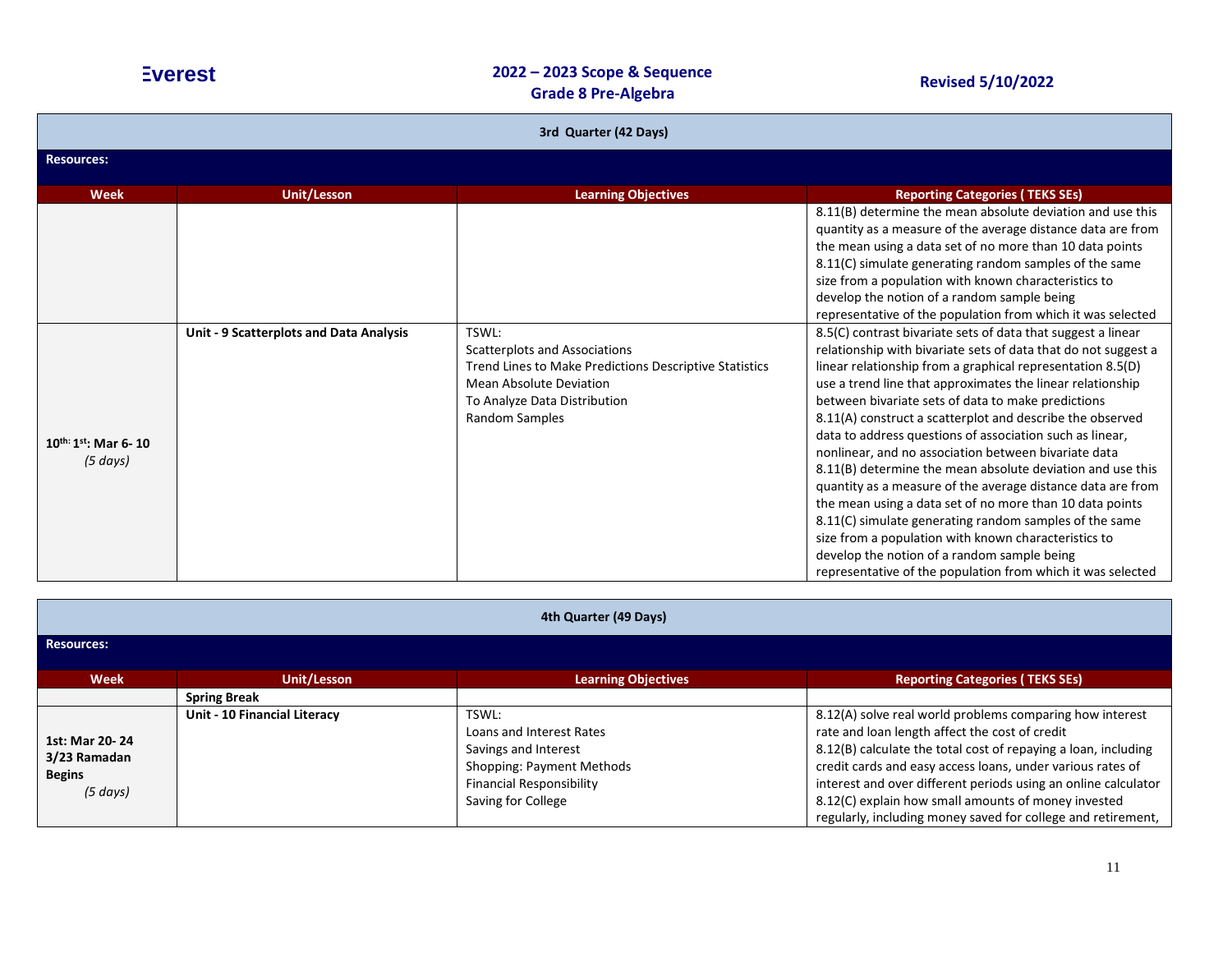| 4th Quarter (49 Days)                     |                                     |                                                                                                                                                 |                                                                                                                                                                                                                                                                                                                                                                                                                                                                                                                                                                                                                                                                                                                                                                                                                                                                                                                                                                                                                                                                                                                                                                                                                                                                           |  |  |  |
|-------------------------------------------|-------------------------------------|-------------------------------------------------------------------------------------------------------------------------------------------------|---------------------------------------------------------------------------------------------------------------------------------------------------------------------------------------------------------------------------------------------------------------------------------------------------------------------------------------------------------------------------------------------------------------------------------------------------------------------------------------------------------------------------------------------------------------------------------------------------------------------------------------------------------------------------------------------------------------------------------------------------------------------------------------------------------------------------------------------------------------------------------------------------------------------------------------------------------------------------------------------------------------------------------------------------------------------------------------------------------------------------------------------------------------------------------------------------------------------------------------------------------------------------|--|--|--|
| <b>Resources:</b>                         |                                     |                                                                                                                                                 |                                                                                                                                                                                                                                                                                                                                                                                                                                                                                                                                                                                                                                                                                                                                                                                                                                                                                                                                                                                                                                                                                                                                                                                                                                                                           |  |  |  |
| <b>Week</b>                               | <b>Unit/Lesson</b>                  | <b>Learning Objectives</b>                                                                                                                      | <b>Reporting Categories (TEKS SEs)</b>                                                                                                                                                                                                                                                                                                                                                                                                                                                                                                                                                                                                                                                                                                                                                                                                                                                                                                                                                                                                                                                                                                                                                                                                                                    |  |  |  |
| 2nd: Mar 27 - 31                          | <b>Unit - 10 Financial Literacy</b> | TSWL:<br>Loans and Interest Rates<br>Savings and Interest<br>Shopping: Payment Methods<br><b>Financial Responsibility</b><br>Saving for College | grow over time 8.12(D) calculate and compare simple<br>interest and compound interest earnings<br>8.12(E) identify and explain the advantages and<br>disadvantages of different payment methods<br>8.12(F) analyze situations to determine if they represent<br>financially responsible decisions and identify the benefits of<br>financial responsibility and the costs of irresponsibility<br>8.12(G) estimate the cost of a two-year and four-year<br>college education, including family contribution, and devise<br>a periodic savings plan for accumulating the money needed<br>to contribute to the total cost of attendance for at least the<br>first year of college<br>8.12(A) solve real world problems comparing how interest<br>rate and loan length affect the cost of credit<br>8.12(B) calculate the total cost of repaying a loan, including<br>credit cards and easy access loans, under various rates of<br>interest and over different periods using an online calculator<br>8.12(C) explain how small amounts of money invested<br>regularly, including money saved for college and retirement,<br>grow over time 8.12(D) calculate and compare simple<br>interest and compound interest earnings<br>8.12(E) identify and explain the advantages and |  |  |  |
| (5 days)<br>3rd: Apr 3-7<br>$(5 \, days)$ | Unit - 10 Financial Literacy        | TSWL:<br>Loans and Interest Rates<br>Savings and Interest<br>Shopping: Payment Methods<br><b>Financial Responsibility</b><br>Saving for College | disadvantages of different payment methods<br>8.12(F) analyze situations to determine if they represent<br>financially responsible decisions and identify the benefits of<br>financial responsibility and the costs of irresponsibility<br>8.12(G) estimate the cost of a two-year and four-year<br>college education, including family contribution, and devise<br>a periodic savings plan for accumulating the money needed<br>to contribute to the total cost of attendance for at least the<br>first year of college<br>8.12(A) solve real world problems comparing how interest<br>rate and loan length affect the cost of credit<br>8.12(B) calculate the total cost of repaying a loan, including<br>credit cards and easy access loans, under various rates of<br>interest and over different periods using an online calculator<br>8.12(C) explain how small amounts of money invested<br>regularly, including money saved for college and retirement,                                                                                                                                                                                                                                                                                                           |  |  |  |